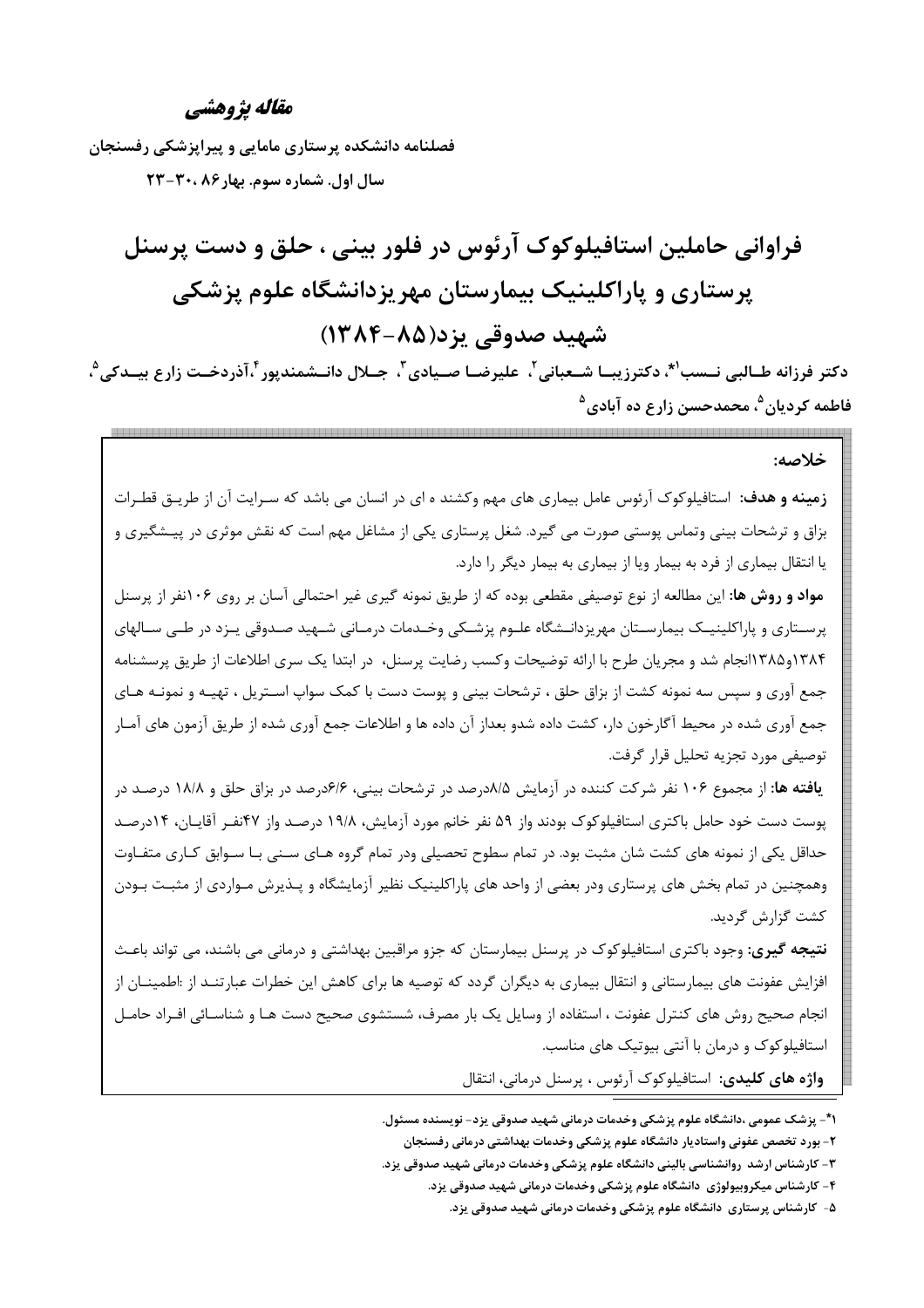#### مقدمه

استافیلوکوک ها، باکتری های کروی شکل گرم مثبتی هستند که به صورت اجتماعات نا منظم دور هـم قـرار مـي گيرنـد کـه بعضی از استافیلوکوک هـا متعلـق بـه فلـور طبیعـی پوسـت و غشاهای مخاطی انسان بوده و برخی دیگر از ایـن اسـتافیلوکوک ها باعث ايجاد چرک،آبسه و انواعي از عفونت هاي چرکي و حتي عفونت خون شدید و کشنده می شوند. این بـاکتری هـا از انـواع باکتری های مهم بیماری زا در انسان می باشند و در همه جای دنیا وجود دارنـد وبیماریهـای مختلـف سیـستمیک و پوسـتی را ایجاد می کنند ضمن اینکه این میکروب بـه آسـانی و از طریـق ترشــحات بيني،تنفــسي و تمــاس هــاي پوســتي قابــل انتقــال اســت[۱،۲] کــه البتــه در بــین ۵۰-۴۰درصــد از انــسان هــا، استافیلوکوک آرئوس به صورت فلـور طبیعـی وجـود دارد.جـنس استافیلوکوک حداقل ۲۰ گونـه دارد کـه سـه گونـه اصـلی دارای اهميـــــت بــــاليني مـــــى باشـــــند: اســـــتافيلوكوكوس آرئوس،اســتافیلوکوکوس ایــی درمیــدیس و اســتافیلوکوکوس ساپرفیتیکوس. استافیلوکوک ها عامل بیمـاری هـای مختلـف در انسان می باشند که بعضی از آنها عبارتنـد از: جـوش چرکـی یـا آبسه (furuncle)، فوليكوليت، استئوميليت، پنوموني، مننژيت، گنـد خـون (sepsis) ، چـرک در فـضای جنـب (Empyma)، آندوکاردیت و بیماری های پوستی مانند زرد زخم استافیلوکوکی و (Bullous Exfoliation) همچنین سندرم شوک توکـسیک  $\lceil r \rceil$ 

بیمارستان محیط کوچکی است که میکروار گانیزم ها می تواننـد به طرق مختلف از بیماری به بیمار دیگر یا به کارکنان بیمارستان انتقال یابند وگروه مراقبین بهداشتی و درمانی کـه نقـش ارزنـده آنهـا در پــذیرش،آماده ســازی،درمان،مراقبت و حمایــت هــای جسمی- روانی واجتماعی بیماران بدون تردید مـورد تائیـد همـه بزرگان علم پزشکی می باشد و کسانی که بیشترین ارتباط را با بیماران بستری شده در بیمارستان دارند(بویژه پرستاران) نقش موثری را در انتقال بیماری به بیماران و یـا از بیمـاری بـه بیمـار دیگر ایفا می کنند و باکتری استافیلوکوک یکی از بـاکتری هـای قابل انتقال توسـط مـراقبين درمـاني مـي باشـد[۴،۳]در ضـمن باکتری استافیلوکوک آرئوس توانائی مقاومت در برابـر بعـضی از

آنتی بیوتیک ها را به دست آورده است ،بیشتر از ۹۰درصد سوش های استافیلوکوک آرئوس که در بیمارستان و یا جامعـه موجـب بروز عفونت می شوند، به پنی سیلین مقاومند[۶٬۵] لذا با توجـه به مطالب فوق الذكر، بـه جاسـت كـه حـاملين ايـن ميكـروب را شناسائی کرده و از نظر مقاومت و حساسیت آنتی بیوتیکی مـورد بررسی قرارگیرند. نتایج مطالعه ای که در رفسنجان جهت بررسی فراوانی استافیلوکوک در پرسنل پرستاری بیمارستان های آموزشی و درمانی صورت گرفت نشان دادکه کشت بینی ۴درصد وکشت دست ۱۲ درصدمثبت بود و تمام نمونـه هـای بـه دسـت آمـده از پوسـت دسـت، بـه پنــی ســیلین و اگزاســیلین مقــاوم بودند[۳].نتایج مطالعه ای که در بیمارستان های تبریز به صورت مشاهده ای جهت بررسی رعایت بهداشـت دسـت در بـین کـادر پرستاری و پیراپزشکی انجام گرفت ، بیانگر این واقعیت است که بیشتر پرستاران فراموش می کنند دست هـای خـود را پـس از پروسـیجري در مـورد بیمـاران، بـشویند[۷]. دربررسـي کـه در سمنان درخصوص تعيين حاملين استافيلوكوك كوأگولاز مثبت در بين كاركنـان درمـاني صورت گرفـت، نـشان داده شـدكه ۰/۸/۱۶درصد از پرسنل دارای کشت مثبت و حامل استافیلوکوک بودند[۸] ودر بررسی که در خصوص تـشخیص اختـصاصی گونـه های استافیلوکوک جدا شده از ترشحات بینی کارکنان شـاغل در بخش های ویژه بیمارستان قزوین صورت گرفت نیز مشخص شد که ۲۵درصد از پرسنل بخش هـای مربوطـه در ترشـحات بینـی دارای سویه های استافیلوکوک آرئوس می باشند[۶]. در مطالعـه دیگری که بر روی بیماران پیوند کبد مبتلا به عفونت انجام شـد در ۱۰۰ درصد موارد استافیلوکوک یافت شد. ولی در کسانی کـه پیونـد شـده امـا دچـار عفونـت نـشده بودنـد ۵۰ درصـد حامـل استافیلوکوک بودند[۹]. در بررسی بیمـاران سـیروز، ۴۶ درصـد حامل استافیلوکوک در بینی بوده که ۲۹ درصد آنها مقـاوم بـه متی سیلین بودند[۱۰].در یـک پـژوهش کـه درسـال ۱۹۹۸ در گریلند بر روی کودکان کم سن وسال انجام گرفت استافیلوکوک آرئوس، استرپتوكوك پنومونيه، موراكسلا كاتـاراليس ، بـا شـيوع بسیار بالایی در فلور نرمال این گروه سنی مشاهده شده است. فلور نرمال این گروه در محیط کشت غیر انتخابی که با ۵ درصد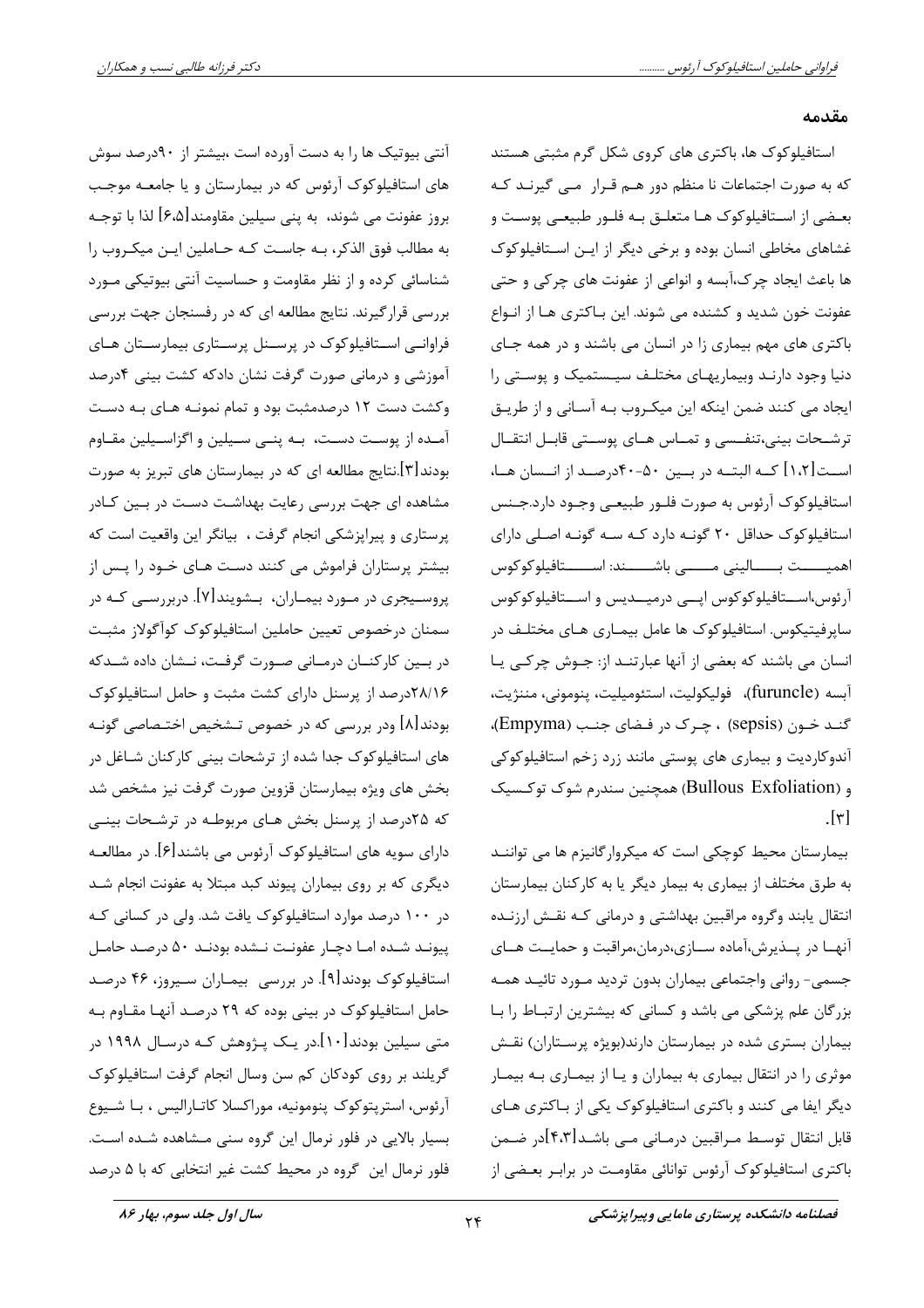آگار خون تهيه شده بودو محيط كشت شكلات آگار، كـشت داده شــد. Home در ايــن مطالعــه در يافــت كــه اســتافيلوكوک واستریتوکوک و موراکسلا کاتارالیس به عنوان فلور نرمال در بچه ها با شیوع بالا دیـده مـبی شــوند[۱۱].و بــالاخره اینکــه در ســال ۱۹۹۷در یک مطالعه که بـر روی فلـور بینـی و حلـق ۱۴۴ شـیر خوار انجام شد، شایعترین ارگانیسم جداشده از شیر خواران یک ماهـه، اسـتافيلوكوك بـا ۴۵/۵درصـد و پــس از آن كورينــه باکتریوم۳۶/۶درصد ثبت شد ودر بچه های ۵-۴ ماهـه، کورینـه بـاکتریوم بــا ۵۵/۲درصــد وپـس از ان اســتافیلوکوک آرئــوس بــا ٣٢/٢درصد، شايع ترين ارگانيسم ها بودند[١٢].

در کشور ما در سـال هـای اخیـر اقـدامات مـوثری در جهـت تشكيل كميته هاى كنترل عفونت بيمارستاني صورت گرفتـه است[۱۳]ولی به دلیل اهمیت موضوع وبه منظـور ارتقـا کیفیـت عملکرد آنها صرف زمان و برنامه ریزی و آمـوزش بیـشتری لازم است و با توجه به اهمیت موضوع وبا هدف بررسی تعیین میـزان فراوانی باکتری استافیلوکوک در فلور بینی ، حلق ودست پرسنل پرستاری و پیراپزشکی بر آن شدیم که ایـن مطالعـه را در بيمارستان حضرت فاطمه الزهرا(س) وابسته به بيمارستان شهيد صدوقي يزد انجام دهيم.

## مواد و روش ها

اين مطالعه از نوع توصيفي مقطعي با هــدف تعيــين فراوانــي حاملین استافیلوکوک آرئوس در فلور بینی ، بزاق حلق و پوست دست پرسنل پرستاری وپاراکلینیک بیمارستان مهریـز در طـی سالهای ۱۳۸۴و۱۳۸۵ انجام شد.جامعه پژوهش را کلیـه پرسـنل پرستاری و پیراپزشکی بیمارستان تـشکیل مـی دهندکـه تعـداد ۱۰۶ نفر به روش نمونه گیری غیر احتمالی آسان مبتنی بر هدف انتخاب شدند.زمان تهیه نمونه در شیفت های کـاری پرسـنل در بخش های مربوطه بود و افـراد ی کـه از یـک هفتـه قبـل آنتـی بیوتیک مصرف می کردند، از جامعه مطالعه حذف شدند.بنابراین مجریان طرح طی برنامه زمان بندی شده از هرکـدام از پرســنل، یک نمونه کشت از فلور بینی ، بزاق حلق و پوست دست تهیـه نمودنـد. جمـع آوري اطلاعـات داده هـا در دو قــسمت صــورت گرفت،قـسمت اول تکمیـل پرسـشنامه ای کـه حـاوی اطلاعـات جمعیت شناختی نظیر جنس ،سن،سابقه کـار و غیـره بـود و در

قسمت دوم برای تهیه نمونه از بینی،سواپ پنبه ای استریل را در هر دو سوراخ بینی آغشته به مخاط بینی نموده و سپس در لولـه آزمایش که حاوی محیط انتقالی گوشت مغـذی بـود، گذاشـته و درب آنرا با پنبـه اسـتریل مـی بنـدیم وبـه مـدت ۲۴سـاعت در انکوباتور در دمای۳۵-۳۷ درجه سانتیگراد قرار دادیم. جهت تهیه نمونه پوست دست یک سـواپ اسـتریل کـه آغـشته بـه محـیط انتقالی آبگوشت مغذی بود، را روی پوست دست و کنـاره هـای ناخن ها كـشيده وآن را درون لولـه آزمـايش كـه حـاوي محـيط انتقالی آبگوشت مغذی بـود، گذاشـته و بـه مـدت ۲۴سـاعت در انکوباتوردر دمای ۳۷-۳۵ درجه سانتیگراد قرار دادیم. بعـد از آن سواپ های آغشته به مخاط بینی و بزاق حلق و پوست دست را بر روی محیط آگار خون دار برده و محیط آگار را برای ۲۴ساعت دردمای ۳۵-۳۷درجه سانتیگراد انکوباتور قـرار داده و پـس از آن در محیط هائی که باکتری ها رشد کرده بودند، کولونی را بررسی کردیم ،کولونی های صاف، برجسته و درخشنده کـه بـه رنـگ خاکستری تا زرد طلائی بود، مطرح کننده استافیلوکوک آرئـوس هــستند و بــراي تــشخيص افتراقـــي بـــين اســتافيلوكوک و اســترپتوكوک از تــست كاتــالاز و بــراي افتــراق بــين انــواع استافیلوکوک ها وتعیین استافیلوکوک آرئـوس، از تـست کــوآلاز استفاده گردید، بدین ترتیب که وقتی تست کاتـالاز مثبـت بـود، یک کولنی از آن جدا کرده، روی لام قرار دادیـم و سـپس از هـر كدام از سرم فيزيولوژيک و پلاسما يک قطـره بـه آن اضـافه مـي کردیم و لام را به مـدت ۲-۱ دقیقـه دوران داده و در صـورت تشكيل رسـوب در داخـل پلاسـما وسـرم، وجـود اسـتافيلوكوک آرئوس تائید می گردید. اطلاعات و داده های جمع آوری شـده از طریق آزمون های آمار توصیفی و آزمون آماری کای دو با کمک نرم افزار spss مورد تجزیه و تحلیل قرار گرفت

### نتايج

در مطالعه انجام شده از ۱۰۶ نفری که آزمایشات کشت حلـق و بینی ویوست دست به عمل آمد۱۸/۹درصد دارای کشت مثبت در فلور حلق٬ بینی ویا دست بودند ونتیجـه کـشت ۸۱/۱درصـد آنها منفی بود. ۵۹ نفر (۵۵/۶درصد)نمونه ها، خانم بودنـد کـه از این تعداد ۱۹/۸درصددر یک ، دو یا هر سه کشت، نتیجـه مثبـت داشته و در بقیه نتیجه کشت شان منفی بود .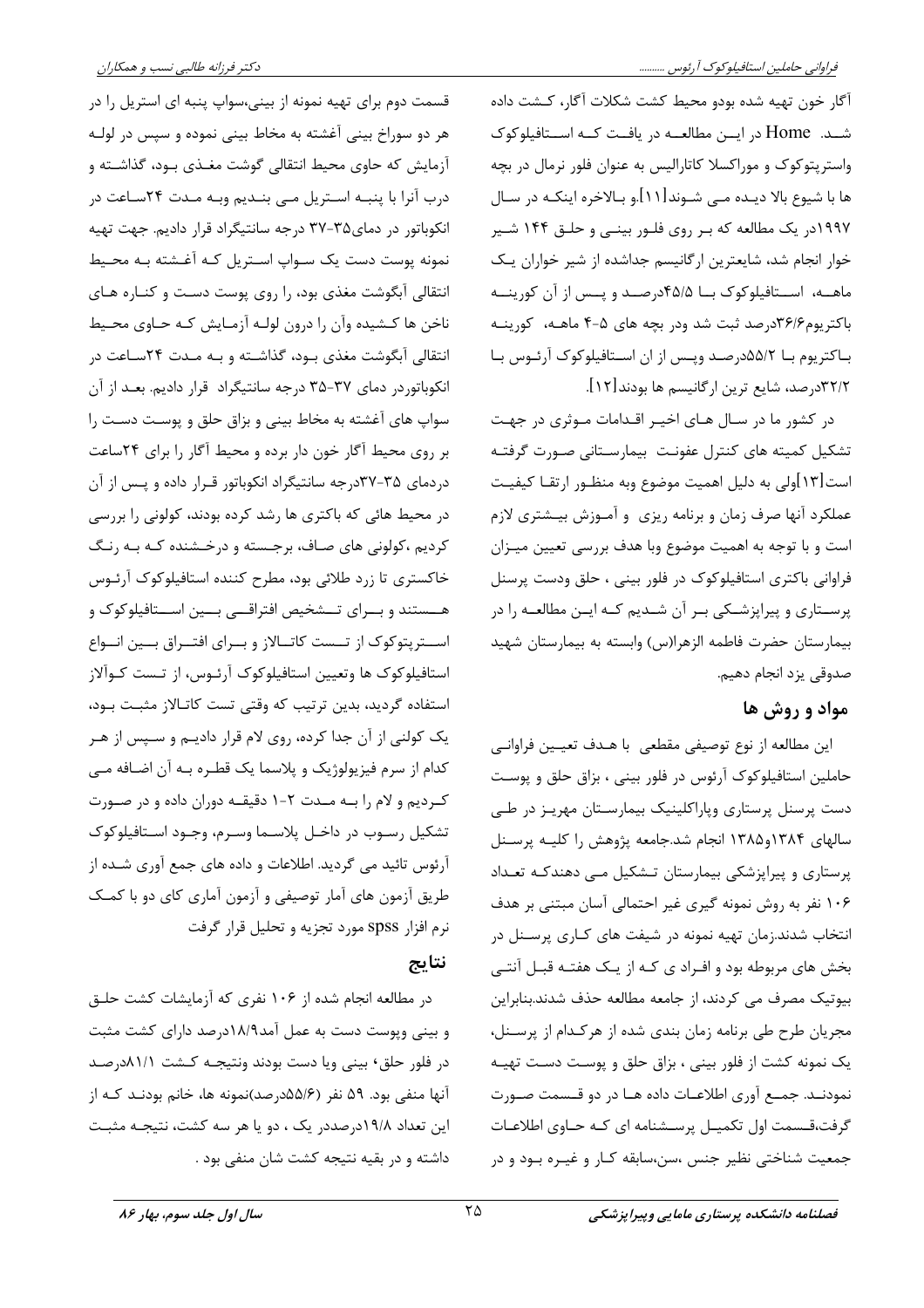| جدول شماره ۱: توزیع فراوانی افراد مورد مطالعه در نتیجه کشت بینی ًحلق وپوست دست بر حسب جنس |  |  |  |  |  |
|-------------------------------------------------------------------------------------------|--|--|--|--|--|
|-------------------------------------------------------------------------------------------|--|--|--|--|--|

|            |       | کشت پوست دست       |       | كشت حلق |       |                    | كشت بيني |                  |       |             | كشت   |        |
|------------|-------|--------------------|-------|---------|-------|--------------------|----------|------------------|-------|-------------|-------|--------|
| مثبت       |       | منفى               |       |         | مثىت  | منفى               |          | مثىت             |       | منفى        |       |        |
| در صد      | تعداد | در صد              | تعداد | در صد   | تعداد | در صد              | تعداد    | در صد            | تعداد | در صد       | تعداد | جنس    |
| $V/\Delta$ | ۸     | 3618               | ٣٩    | ۳/۸     | ۴     | F.8                | ۴٣       | 218              | ۳     | 4115        | ۴۴    | مر د   |
| 11/T       | ۱۲    | 44/2               | 47    | 218     | ٣     | $\Delta Y/\Lambda$ | ۵۶       | $\Delta/V$       | ۶     | ۵۰          | 53    | زن     |
| 18/4       | ٢٠    | $\Lambda$ $\gamma$ | 88    | ۶۱۶     | ۷     | 97/F               | ۹۹       | $\lambda/\Delta$ | ٩     | $91/\Delta$ | ۹۷    | جمع کل |

از مجموع ۴۷ نفر (۴۴/۴درصد) نمونه مذکر، ۱۴درصدآنها، یکی از کـشت هایـشان مثبـت بـود و بقیـه کـشت منفـی داشـتند (جدول شماره ۱).

كشت حلق كشت بيني محل كشت كشت يوست دست نتبجه تعداد تعداد تعداد در صد در صد در صد  $\lambda$ 1/٢ 88  $97/2$ ۹۹  $91/\Delta$  $9V$ منفى  $919$ **18/4**  $\mathbf{r}$  $\mathbf v$  $\lambda/\Delta$ ٩ مثبت  $\mathcal{L}$  $1.9$  $\mathbf{L}$  $\mathcal{N}$  $\mathbf{L}$  $1.9$ جمع کل

جدول شماره ۲:توزیع فراوانی مطلق ونسبی نمونه ها برحسب نتیجه کشت بینی ، حلق و ٪پوست دست

البته این اختلاف هم از نظر آماری معنی دار نبود و رابطـه ای بین کشت مثبت و سطح تحصیلات وجود نداشت(p =۰/۸۶). یافته های پژوهش مر بوط به بخش محل خدمت بیانگر این نتـايج مــي باشــد كــه از٧ نفرپرســنل اتــاق زايمــان ١نفــر (۱۴/۳درصــد) ،از ۱۳نفــری کــه در بخــش زنــان کــار می کردند۳نفر (۲۳درصد) ، از ۱۲نفر پرسنل بخش مردان نتيجه كـشت ٢نفرشــان (١۶/٧درصـد)مثبـت ،از ۵نفـر بخـش نوزادان ۱نفر (۲۰درصد)، از ۸نفر بخش سبی سبی یو۲نفر (۲۵درصد)،از ۱۱نفر پرسنل اتاق عمـل ۲نفـر (۱۸/۲درصـد)،از ۱۷نفر پرسنل اورژانس ۳نفر (۱۷/۶درصد)،از ۵نفر نیروی دفتـر پرستاری (نفر (٢٠درصد)،از ۳نفر پرستل دیسالیز (نفر (۳۳/۳درصد) از ۱۱ پرسنل آزمایشگاه ۳نفر(۲۷/۳درصد) و از ۶ نفر پرسنل واحـد پـذیرش و تـرخیص ۱نفـر(۱۶/۷درصـد) دارای کشت مثبت بودند.

از نظر سنی پرسنل مورد مطالعـه در ۴گـروه سـنی جـای گرفتند که از ۲۰نفر دارای کشت مثبت ۴نفر (۲۰درصد) زیـر

۸/۵درصد نمونه ها در ترشحات بینی و ۶/۶درصد در بزاق حلـق و ۱۸/۸ درصـد در پوسـت دسـت خـود حامـل بـاکترى استافیلوکوک بودند(جدول شـماره ۲). از نظـر تحـصیلات از بسین ۱۰۶ نفـر نمونــه ۵۲ نفـر (۴۹درصـد) دارای مــدرک کارشناسی یا بالاتر بودند که از این تعداد ۹ نفر (۱۷/۳درصد) در یکی از کشت ها مثبت و۴۳ نفر (۸۳/۷درصد) نتیجه کشت شان منفی بود. از بین ۲۴ نفر (۲۲/۶درصد)کـه دارای مـدرک کاردانی بودند ۵ نفر (۲۰/۸درصد) یکی از کشت هایشان مثبت و ۱۹ نفـر (۷۹/۲درصـد) نیـز کـشت منفـی داشـتند واز بـین دارندگان مـدرک دیـپلم کـه ۱۹ نفـر (۱۷/۹درصـد) نمونـه را تشکیل می دادند انفر (۲۱درصد) نتیجه کشت مثبت و ۱۵ نفـر (٧٩درصـد) نتيجـه كـشت هايـشان منفـى و بـالاخره از ۱۱نفری (۱۰/۴درصد)کـه در سطح کمـک بهیـاری بـوده و مدرکشان زیر دیبیلم ببود ۲ نفیر (۱۸/۲درصد)نتیجـه کـشت مثبت و ۹ نفر (۸۱/۸درصد) نتیجه کشت منفـی داشـتند کـه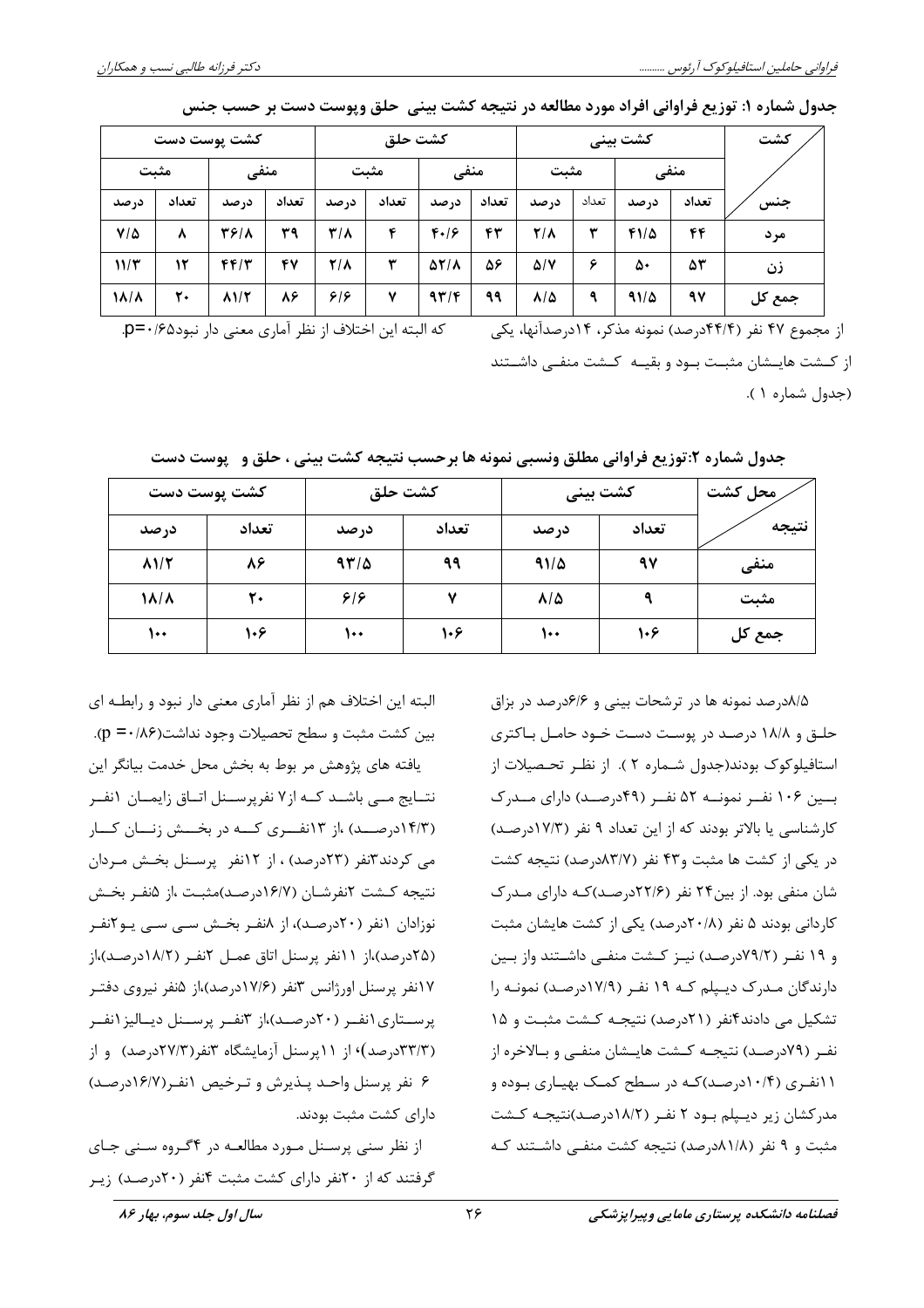۳۰سال سـن داشـتند،۸نفـر (۴۰درصـد)در گـروه سـنی بـین ۳۱ تا۳۵، ۶ نفر (۳۰درصد) در گروه سنبی ۳۶تا۴۰سال و ۲نفر (۱۰درصد) در گروه سنی بالای ۴۰سال قرار داشتند کـه در این مورد نیز محاسبات آماری معنی دار نبود و رابطـه ای بـین مثبت بودن کشت و سن وجود نداشت.

به لحاظ سابقه کاری پرسنل به ۶ گروه تقسیم شدند کـه از مجموع ٢٠نفر داراي كـشت مثبت أنفرشـان (٢٠درصـد) تـا ۵سال، ۵نفر (۲۵درصد) بین ۶تا۱۰ سال، ۸نفر (۴۰درصد) بین ٠١تا١٥ سال سابقه كار داشتند، ١نفر (٥درصد) بين ١۶تا ٢٠ سال، کنفر (١٠درصد) بين ٢١ تا٢۵ سال سابقه کار داشتند و در گروه با سابقه کاری بین ۲۶ تــا۳۰ ســال مــوردی مــشاهده نگردید که در این مورد هم رابطه ای بین مثبت بودن کشت و سابقه کاری وجود نداشت.

#### بحث

استافیلوکوک آرئوس یکی از باکتری هایی است کـه عامـل بیماری های مهم و کشنده ای در انسان می باشد و سرایت آن از طريق قطرات بزاق ،ترشحات بيني و تماس پوستي صورت مبی گیـرد در ایـن مطالعـه ۱۸/۹درصـد از پرسـنل درمـانی بیمارستان مهریـز وابـسته بـه دانـشگاه علـوم پزشـكى شـهيد صدوقی یزد دارای کشت مثبت استافیلوکوک آرئـوس در فلـور بینی و حلق ودست بودند، در حـالی کـه در مطالعـه جزایـری مقدس که با هدف بررسی وجود استافیلوکوک کوآگولاز مثبت در بین کارکنــان درمــانی بیمارســتان هــای آموزشــی ســمنان صورت گرفته بود، میزان شیوع ۲۸/۱۶درصدگزارش شـد[۸]. در پژوهشی مشابه که در بخش های ویژه در بیمارستان هـای قزوین توسط میـر صـالحیان و همکـاران انجـام شـد، میـزان حاملین استافیلوکوک آرئوس ۲۵درصد گزارش گردیـد[۶]. در مطالعه شریف و همکاران که در کاشـان در خـصوص آلـودگی میکروبی دست های پرسنل درمـانی انجـام شـد، ۲۰درصـد از پرسنل دارای دستهای آلوده به میکروب بودنـد[۱۴]و بـالاخره در مطالعه مشابه ای که توسط حسین پور انجـام گرفـت آمـار ۱۲درصد آلودگی به باکتری استافیلوکوک آرئـوس در پرسـنل درمانی بیمارستان های رفسنجان گـزارش گردیـد[۳]. همـان طور که مشاهده می شود تمامی مطالعات صورت گرفته، بیانگر

وجود این باکتری خطرناک در فلور بینی ودست های درصدی از کارکنان بھداشتی درمانی می باشد،بخصوص کادر پرستاری که در تماس مداوم با بیمـاران هـستند.در مطالعـه مـا، وجـود استافیلوکوک در بخش نوزادان و سی سی یو نیز مورد بررسی قـرار گرفــت كــه ٢٠درصــد پرســنل بخــش نــوزادان و ۲۵درصدپرسنل بخش سی سی یو دارای کشت مثبت بودنـد که نتایج این مطالعـه بـا مطالعـه میرصـالحیان و همکـاران در بخش های ویژه نوزادان و آی سی یـو هـم خـوانی دارد[۶] در مجموع بیشترین میزان فراوانی آلـودگی، در بخـش دیـالیز بـا ۳۳/۳درصدو کمترین آن مربوط به بخـش هـای رادیولـوژی و داروخانه و درمانگاه به دست آمد که با نتـایج مطالعـه حـسین پور در مورد معنی دار نبودن رابطه بین کشت هـای مثبـت بـا بخش های مورد بررسی، هـم خـوانی دارد[۳]. از نظـر مـدارج علمی نیز ارتباطی بین کشت مثبت و سطح تحصیلات پرسنل مورد مطالعه وجود نداشت كـه ايـن نتـايج نيـز مـشابه نتـايج مطالعه در رفسنجان می باشد[همــان منبــع] همچنــین نتــایج بدست آمده در مورد ارتباط سابقه كارى و سـن پرسـنل با میزان حامل استافیلوکوک بودن، مـشابه و همـسو بـا مطالعـه حسین پور بود که رابطه معنی دار آمـاری بـین سـابقه کـاری وسن با مثبت بودن كشت ها وجود نداشت[۳]. بنـابراين بـين سابقه كاري و مثبت بـودن كـشت هـا وهمچنـين بـين سـن ومثبت بودن كشت ها، رابطه اي مشاهده نگرديد.

همچنین در این مطالعـه فراوانـی اسـتافیلوکوک آرئـوس در فلور بینی و حلق ودست پرسنل بهداشتی درمـانی نیـز مـورد بررسی قـرار گرفـت کـه ۸/۵درصـد پرسـنل در فلـور بينـی، ۶/۶درصد در حلق و۱۸/۹درصددر پوست دست دارای کشت مثبت بودنداین در حالی است کـه در مطالعـه انجـام شـده در پرسنل مراکز درمانی رفسنجان، مثبت بودن کشت ها در فلـور بینی ۴درصد و پوست دست ۱۲درصد گزارش شده است کـه نتايج اين پژوهش حاكي از بالاتر بودن ميزان حـاملين نـسبت به مطالعه مشابه مي باشـد[همـان منبـع].بـا توجـه بـه اينكـه بیشترین میزان آلودگی و مثبت بودن کشت هـا، مربـوط بـه دست ها است و با عنایـت بـه اینکـه بـاکتری هـای موقـت در صورتی که به تعدادزیادومدت طولانی درسـطح پوسـت دسـت بمانند به باکتری های مقـیم تبـدیل مـی شـوند لـذا اهمیـت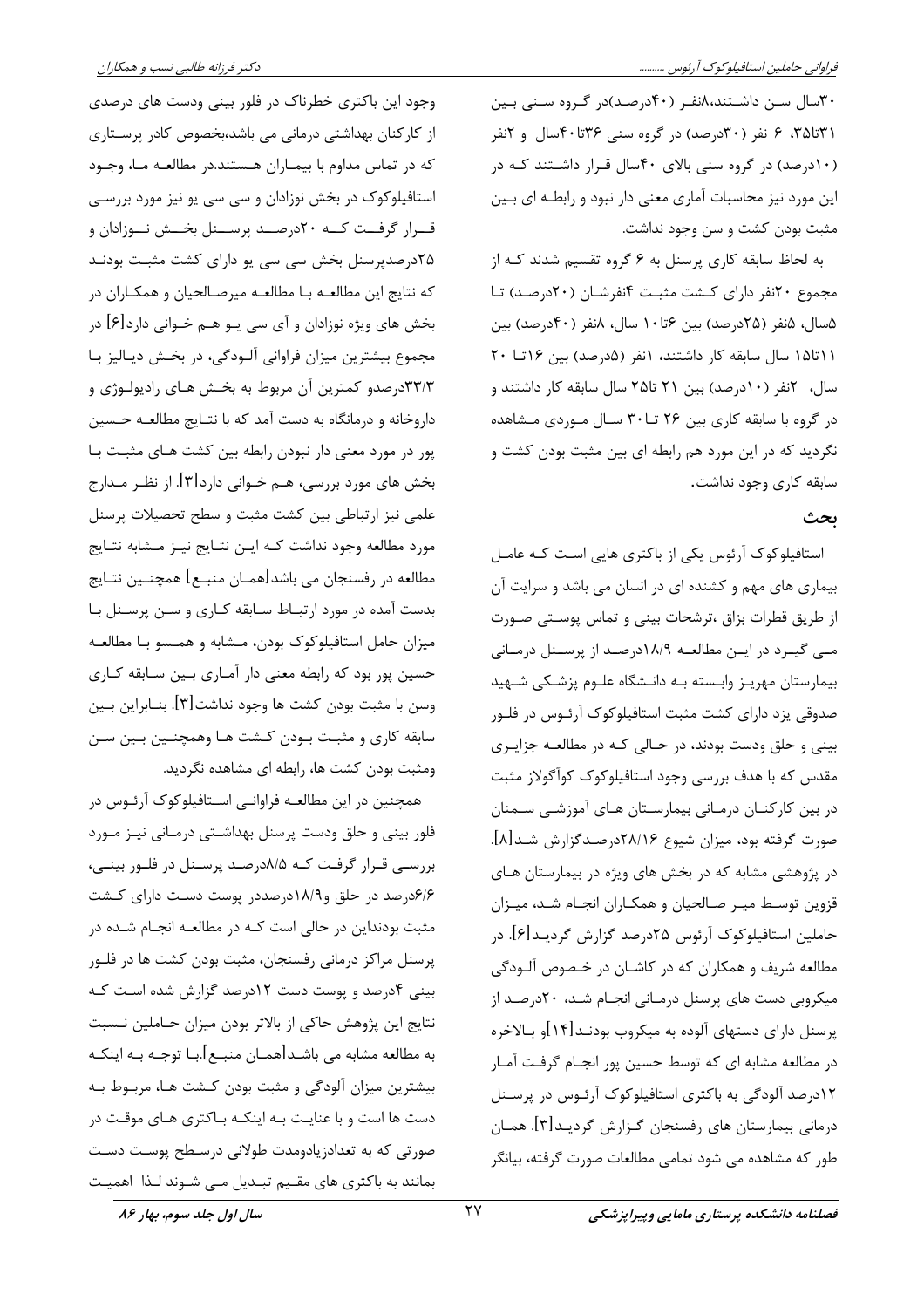شستن و رعایت بهداشت دست ها به طور مرتب، مشخص مــی گردد. این مطالعه درباره کارکنانی که در محیط هـای درمـانی به خصوص کادر پرستاری که در تمـاس مـستقیم بـا بیمـاران هستند، اهمیت بیشتری پیدا می کند بویژه داشتن حلقه های انگشتری و ناخن های بلند که می تواند باعث افـزایش تجمـع استافیلوکوک آرئوس و باسیل های گرم منفی گرددودر بیشتر موارد می تواند به انتقال عفونت به خود آنها و محیط خـارج از بيمارستان منجر شود.

در پایان با توجـه بـه اینکـه ایـن افـراد قادرنـد ناقـل ایـن میکروب به سایرین نظیر خـانواده و خـصوصا بیمـاران باشـند، افراد حامل از بخش های حساس نظیـر سـی سـی یـو، اتـاق زایمان و بخش نوزادان به بخش های با حساسیت کمتر منتقل شوند وتحت درمان با آنتی بیو تیک های مناسب قـرار گیرنـد. همچنین فعال شدن کمیته کنترل عفونت بیمارستان را می طلبد که کنترل و نظارت بیشتری بر عفونت های بیمارستان داشته باشد. با عنایت به اینکه بیـشترین مـوارد مثبـت بـودن كشت ها مربوط به پوست دست مى باشدو بـر اسـاس مطالعـه انجام شده در تبریز بیانگر این واقعیت است که بیشتر پرسـنل فراموش می کنند دست های خود را پس از انجام پروسیجرها بشويند[۷]، نظارت بيشتر كميته هاى كنترل عفونت و آموزش لازم در جهت شستن دست ها در مراکز درمانی را می طلبد. و همچنین با عنایت به این که در بیمارستان هـا تنهـا پرسـنل پرستاری وپارا کلینیک نیستند که با پرسنل و بیماران تمـاس دارند لذا سایر پرسنل نظیر کارکنان خدماتی، مسئولین تغذیـه و...نیز کنترل گردند و وضعیت حاملین استافیلوکوک در ایـن گروه ها نیز مشخص گردد.

**نتیجه گیری:**نتایج حاصله از این پژوهش هماننـد بـسیاری از مطالعات قبلے، نــشان دهنــده وجــود بــاکترى اســتافيلوکوک آرئوس بيني و حلق ودست پرسنل درماني مي باشد و گر چـه نمی توان آنرا به طور کامل مهار کرد اما درصد شیوع آن را می توان کاهش داد و آنچه را که همه باید بدانند این است که کارکنان محیط های درمانی به ویژه پرستاران قادرنـد یکـی از حلقه های زنجیره انتقال عفونت را تکمیـل نماینـد کـه بـرای جلوگیری و کنتـرل ایـن مـساله، شـستن دسـت هـا ورعایـت

بهداشت (کوتـاه کـردن نـاخن هـا، در آوردن حلقـه هـای انگشتری)را نباید دست کم گرفت.

منابع

۱-صفدری م ت. نقش پرستاری در ایجاد و پیشگیری عفونت های بیمارسـتانی بـا تاکیـد بـر اهمیـت دسـت شـستن بـرای پیشگیری از عفونت. دانشگاه علوم پزشکی ایـران-بیمارسـتان شهید رجایی، ۱۳۷۰. ۲-صــفایی فــرد ع. نقــش پــونیفرم پرســتاری در ایجــاد و

جلوگیری از عفونت های بیمارستانی. دانـشگاه علـوم پزشـکی اصفهان.۱۳۷۶.

۳- حـسین پـور ۵. تعیـین فراوانـی حـاملین اسـتافیلوکوک و بررسی حساسیت آنتی بیوتیکی در فلـور بینـی ودسـت کـادر پرستاری بیمارستان های رفسنجان، پایان نامه دکتری عمومی دانشگاه علوم یزشکی رفسنجان،۱۳۷۸.

۴-برونـر و سـوارث . پرسـتاری داخلـی-جراحـی . ترجمـه دلاورخــان و همكــاران، چــاپ اول، تهــران: نــشر و تبليــغ بشرى،١٣٧٢.

۵- زرگری زاده الف. بررسی سـویه هـای مقـاوم بـه دارو در عفونت های بیمارستانی . مقـالات یـازدهمین کنگـره بیمـاری های عفونی و گرمسیری ایران، اسفند ۸۱.

۶-میر صالحیان الف و همکـاران. تـشخیص اختـصاصی گونـه های مقاوم استافیلوکوک به متی سیلین جدا شده از ترشحات بينــي كاركنــان شــاغل در بخــش هــاي Icu،Nicu ونــوزادان بیمارستان های قدس قزوین. مقالات ارائه شده در پـازدهمین کنگره عفونی و گرمسیری ایران، اسفند ۸۱.

۷-عطار پارسایی ف. بررسی رعایت بهداشت دست هـا در میان کادر پرستاری و پزشکی در دو بیمارستان تبریز دانـشگاه

علوم پزشکی تبریز، دانشکده پرستاری و مامایی، ۱۳۶۹. ٨-جزايري مقدس ع. تعيين فراوانـي حـاملين اسـتافيلوكوک کوآگولاز مثبت در کارکنان درمانی بیمارستان هـای آموزشـی سمنان. مجله دانشگاه علوم پزشـکی سـمنان، شـماره ،۳ بهـار ١٣٧٩، ص ٥٨.

9- Chang F. Staphylococcus aureus nasal colonization and association with infection in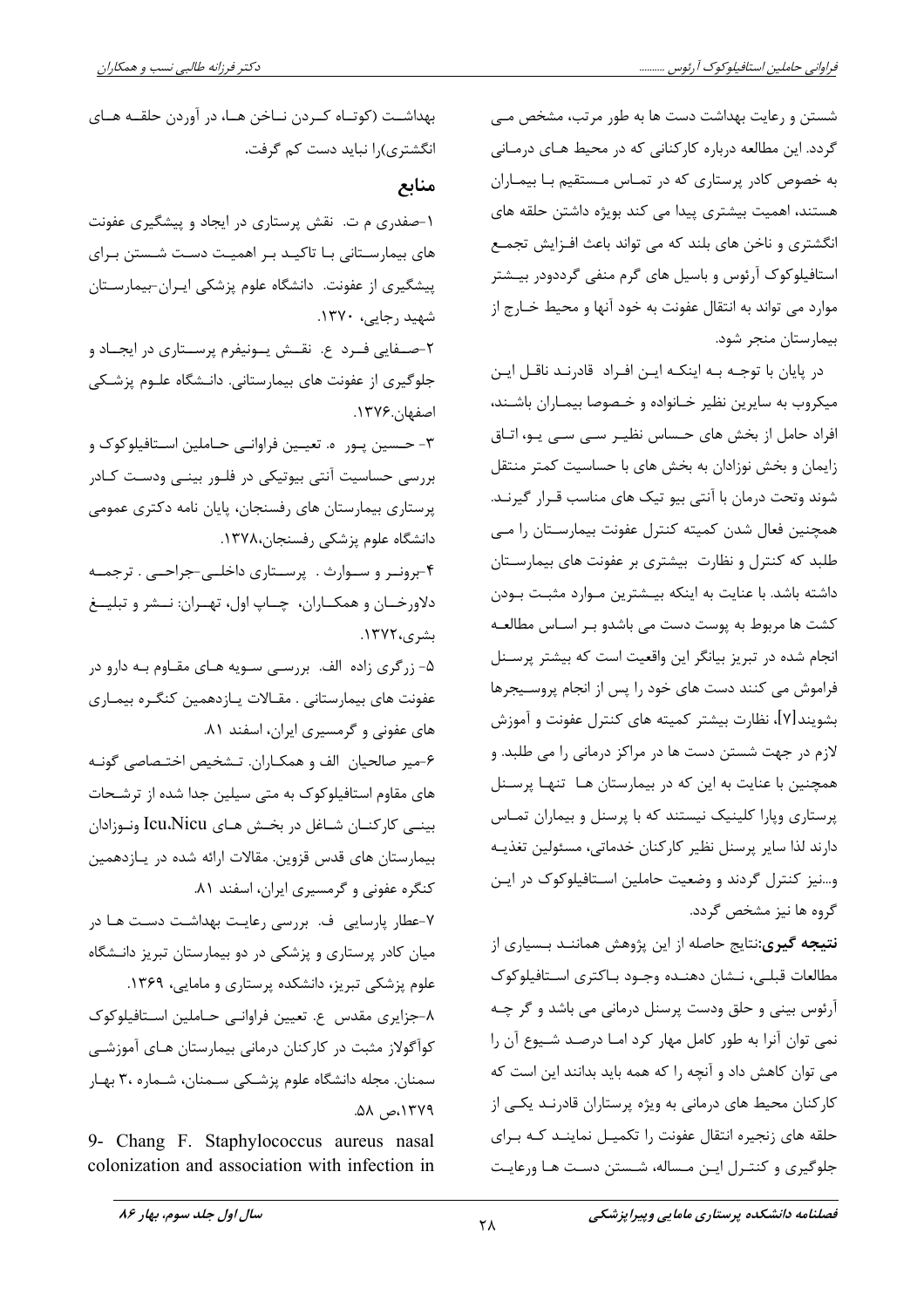infant. Kansen shogakus zasshi. Mar 1997;  $41(3):236-40.$ 

١٣- اصل سليماني ح . پيشگيري و كنترل عفونت بيمارستاني، چاپ اول، تهران: انتشارات تیمورزاده، ۱۳۷۹. ۱۴-شریف ع و همکاران. آلودگی میکروپی با باسیل های گـرم منفی در پرسنل وسایل و محیط بخش های مختلـف بیمارسـتان کاشان ، مقالات ارائه شده در يـازدهمين كنگـره بيمـاري هـاي عفونی و گرمسیری ایران،اسفند ۸۱. liver transplant recipients. Transplantation, May1998; 65(9):1162-72.

10-Chang F.Staphylococcus aureus nasal colonization in patients with cirrhosis prospective assessment of association with infection control. hosp-epidemiol, May 1998;19(5):328-32.

11-Home P. Nasopharyngeal bacteria found onboud agar plates from healthy  $in$ Greenland.Int.J-cicumpolar-Health, Jan 1998;  $57(1):9-32.$ 

12-Asahi EO, Ada K. Ueda K. Nasopharengeal Flora and carriage rates of Hemophiluss influenzae type B of healthy